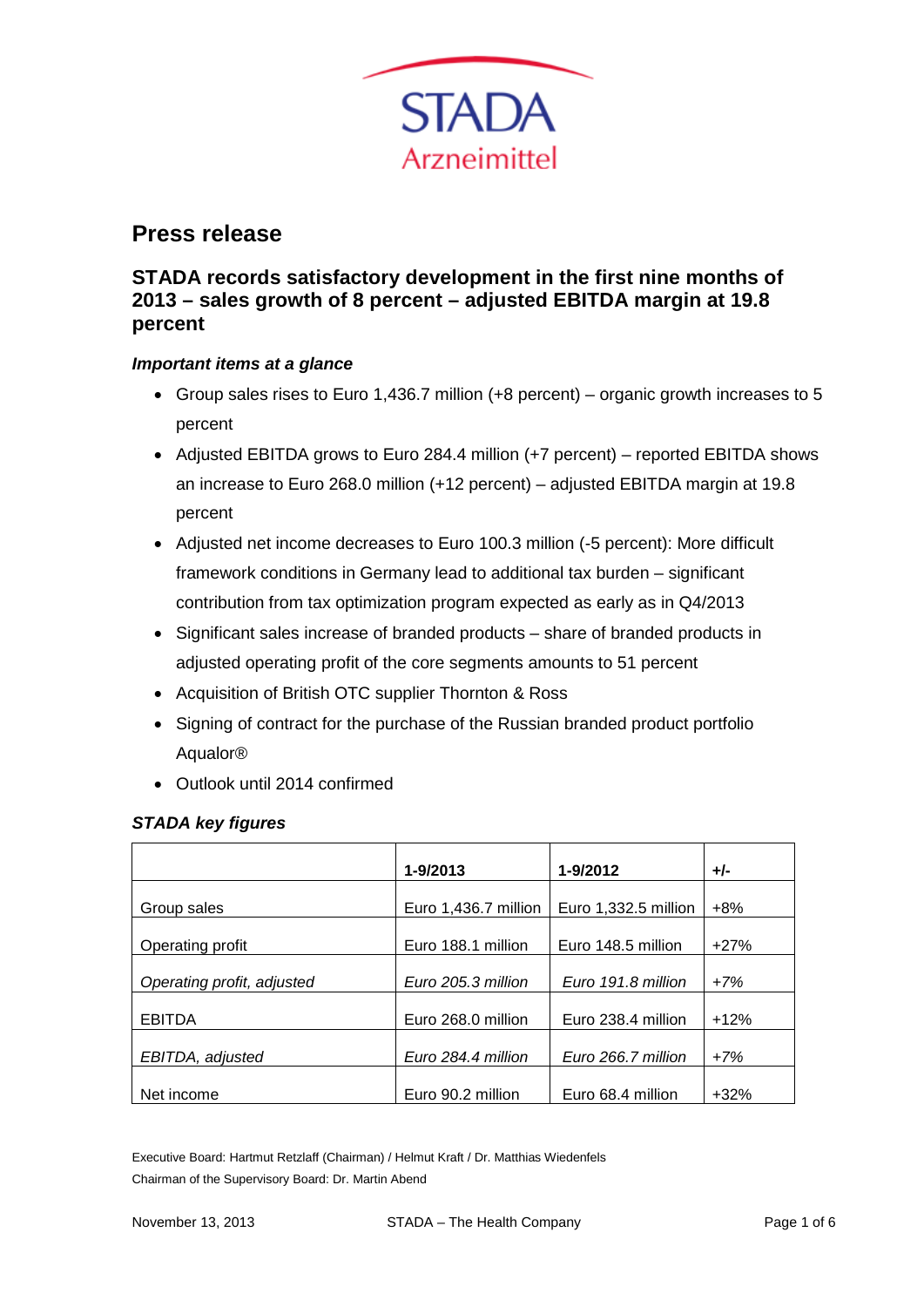

|                              | Euro 100.3 million | Euro 105.7 million | -5%    |
|------------------------------|--------------------|--------------------|--------|
| Net income, adjusted         |                    |                    |        |
|                              |                    |                    |        |
| Earnings per share           | Euro 1.52          | Euro 1.16          | $+31%$ |
|                              |                    |                    |        |
| Earnings per share, adjusted | Euro 1.69          | Euro 1.79          | $-6%$  |

Bad Vilbel, November 13, 2013 – In the first nine months of 2013, the sales and earnings development of STADA Arzneimittel AG confirmed the expectations of the Executive Board. Both Group sales and all reported key earnings figures recorded growth rates.

"We are satisfied with the development in the first three quarters of 2013. Sales growth of 8 percent and the margin development are within the scope of our expectations. The increasingly difficult framework conditions in Germany confirm once again that we are on the right track with our strategy of diversification. We were thus able to considerably strengthen the Branded Products segment, which has come to contribute 51 percent of our adjusted operating profit of the core segments, through the successful purchase of the British OTC supplier Thornton & Ross", says Hartmut Retzlaff, STADA's Chairman of the Executive Board. "The signing of the contract for the purchase of the Russian branded product portfolio Aqualor® in the current fourth quarter shows that we will continue to further expand the highly profitable Branded Products segment consistently", further notes Retzlaff.

#### *Development of sales*

**Group sales** in the first three quarters of 2013 increased by 8 percent to Euro 1,436.7 million (1-9/2012: Euro 1,332.5 million).

Sales of the core segment **Generics** recorded growth of 3 percent to Euro 902.7 million in the period under review (1-9/2012: Euro 872.4 million). Generics thus contributed 62.8 percent to Group sales (1-9/2012: 65.5 percent). The core segment **Branded Products** posted sales growth of 15 percent to Euro 503.7 million in the reporting period (1-9/2012: Euro 437.9 million). Branded Products thus contributed 35.1 percent to Group sales (1-9/2012: 32.9 percent).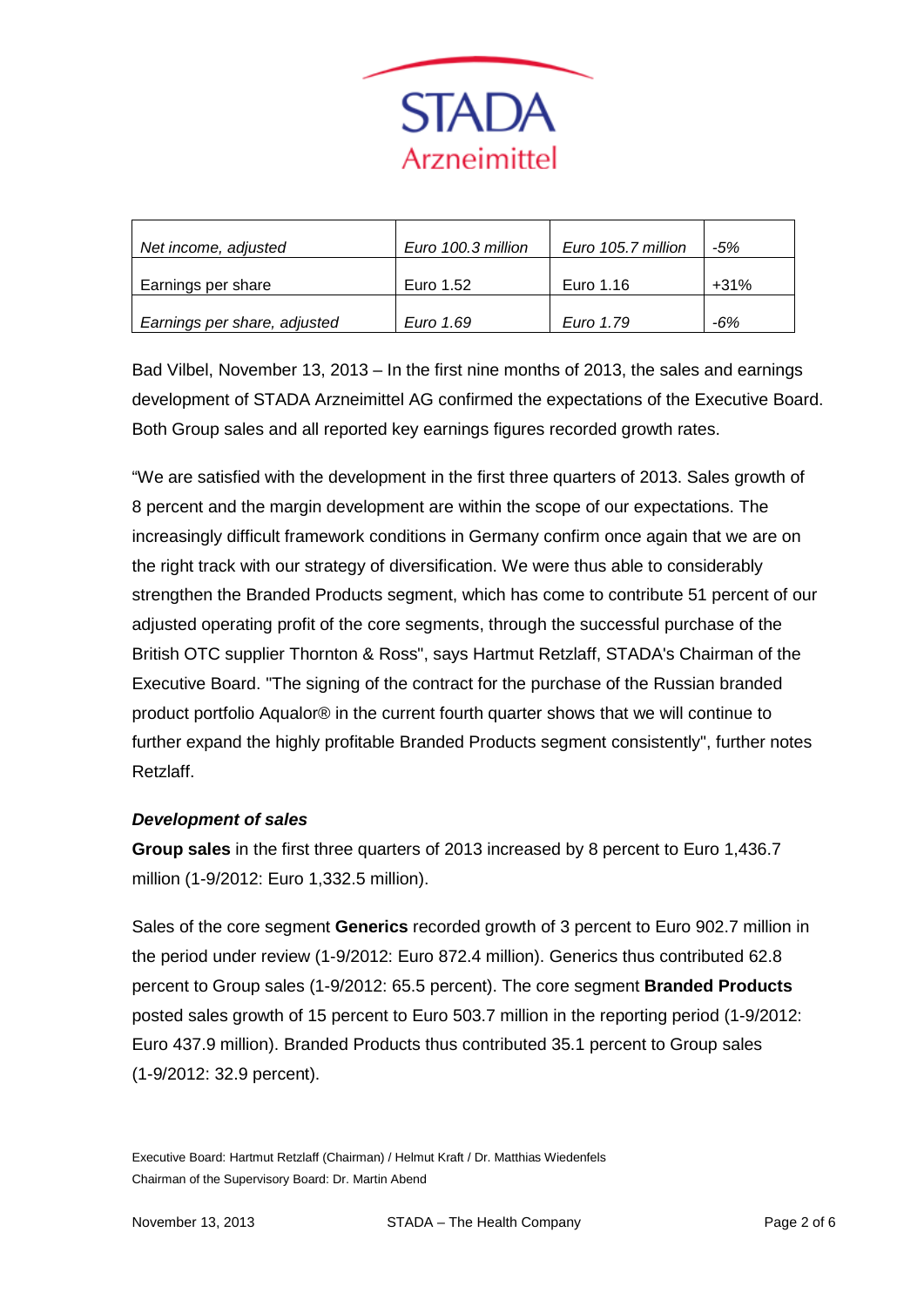

#### *Earnings development*

**Reported operating profit** rose by 27 percent to Euro 188.1 million in the first nine months of the current financial year (1-9/2012: Euro 148.5 million). **Reported EBITDA** increased by 12 percent to Euro 268.0 million (1-9/2012: Euro 238.4 million). **Reported net income** grew by 32 percent to Euro 90.2 million (1-9/2012: Euro 68.4 million).

After adjusting the key earnings figures for influences distorting the period comparison resulting from one-time special effects, **adjusted operating profit** showed growth of 7 percent in the 2013 reporting period to Euro 205.3 million (1-9/2012: Euro 191.8 million). **Adjusted EBITDA** increased by 7 percent to Euro 284.4 million (1-9/2012: Euro 266,7 million). **Net income, adjusted** for one-time special effects and non-operational effects from the measurement of derivative financial instruments, decreased by 5 percent to Euro 100.3 million (1-9/2012: Euro 105.7 million). This development is primarily based on the socalled interest barrier in Germany, which stipulates that the net interest cost of a corporate body is only deductible up to an amount of 30 percent of the EBITDA stated for tax purposes in Germany. The decrease in EBITDA in Germany is attributable to reduced sales in Germany which was primarily a result of the last portfolio agreements that have now also fully expired and, for the first time for the benefit of operating profitability, the deliberate partial renouncement of sales from discount agreements. On the whole, the interest barrier led to the non-deductibility of net interest costs in the amount of approximately Euro 26 million (1-9/2012: approximately Euro 19 million) as well as to a corresponding additional tax burden of approximately Euro 6.3 million (1-9/2012: approximately Euro 4.6 million).

In order to reduce the negative effect of this interest barrier, STADA took measures to introduce the tax optimization program ongoing in the Group already in the fourth quarter which should result in significant retroactive tax improvements for the full year 2013.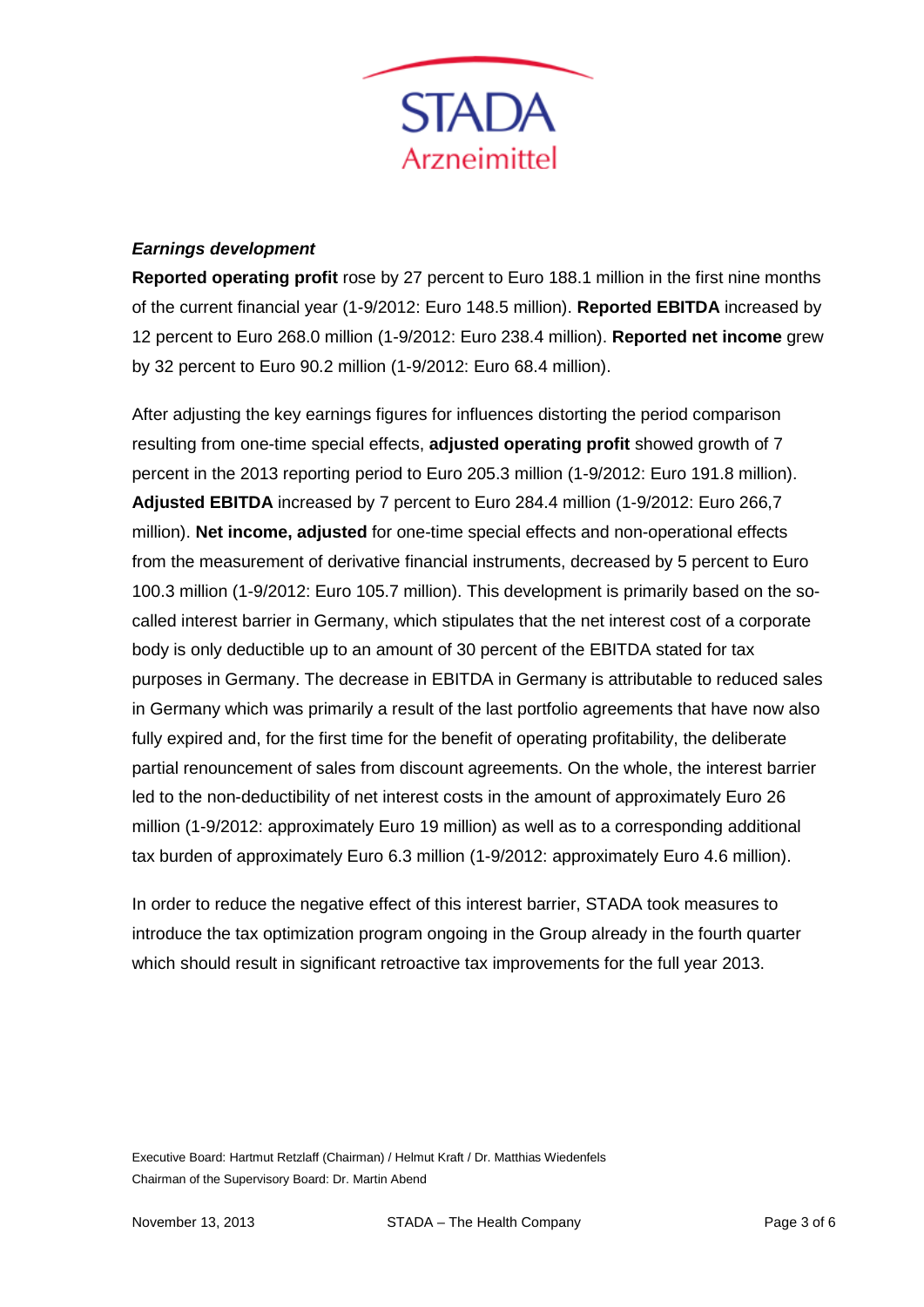

The **net debt to adjusted EBITDA ratio** amounted in the first three quarters of 2013 on linear extrapolation of the adjusted EBITDA of the reporting period on a full year basis to 3.7 (1-9/2012: 3.6), primarily due to the acquisition of the British OTC supplier Thornton & Ross in the third quarter of 2013, and was thus above the value of 3 targeted by the Executive Board.

## *Development of the market regions*

The four STADA market regions recorded varying developments in the first nine months of the current financial year. Whereas sales of the market region Germany decreased, the market region Central Europe recorded a slight sales increase. Sales were able to show significant growth in the market regions CIS/Eastern Europe as well as Asia & Pacific.

In the **market region Central Europe**, sales in the period under review increased by 2 percent to Euro 607.8 million (1-9/2012: Euro 596.7 million). Sales generated in this market region thus had a share of 42.3 percent of Group sales (1-9/2012: 44.8 percent). In particular, **Italy**, the **United Kingdom**, **Switzerland** and **Austria** showed pleasing sales developments in this market region.

In the **market region CIS/Eastern Europe**, sales in the first three quarters of 2013 increased significantly by 24 percent to Euro 440.3 million (1-9/2012: Euro 355.9 million). Sales of the market region thus contributed 30.7 percent to Group sales (1-9/2012: 26.7 percent). **Russia** recorded a strong sales increase in the first nine months of 2013 of 31 percent applying the exchange rates of the previous year. In euro, sales grew significantly by 25 percent to Euro 292.1 million due to a negative currency effect of the Russian ruble (1-9/2012: Euro 233.0 million). In **Serbia**, strong sales growth of 19 percent was recorded in the reporting period applying the exchange rates of the previous year. In euro, sales increased substantially by 20 percent to Euro 61.6 million with a slightly positive currency effect of the Serbian dinar (1-9/2012: Euro 51.2 million).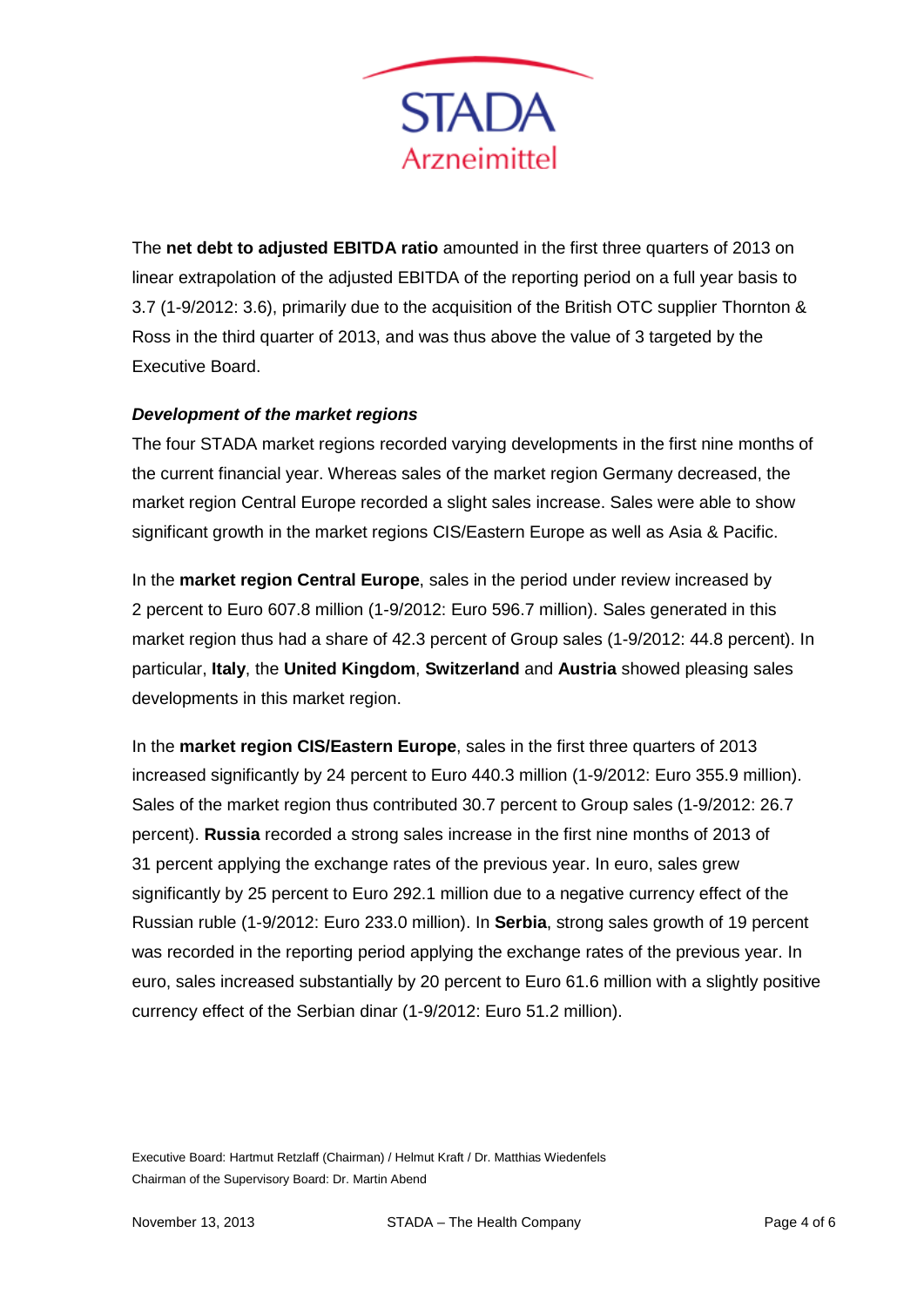

In the **market region Germany**, sales in the reporting period decreased by 7 percent to Euro 336.7 million (1-9/2012: Euro 361.2 million). When taking this development into account, it is especially important to consider that sales in the third quarter of 2013 decreased by 16 percent, whereas that figure decreased by 1 percent in the first quarter and by 3 percent in the second quarter. This development in the quarter primarily relates to a sales decrease in the German generics market and is primarily based on now fully expired portfolio agreements as well as a deliberate partial renouncement of sales from discount agreements for the benefit of operating profitability. This market region thus contributed 23.4 percent to Group sales (1-9/2012: 27.1 percent).

In the **market region Asia & Pacific**, sales in the first nine months of 2013 increased significantly by 179 percent to Euro 51.9 million (1-9/2012: Euro 18.6 million). Sales of the market region contributed 3.6 percent to Group sales (1-9/2012: 1.4 percent). The growth in the market region Asia & Pacific was primarily attributable to the sales increase in **Vietnam**  as a result of the consolidation of Pymepharco Joint Stock Company as a subsidiary since January 1, 2013.

#### *Development, production and procurement*

**Research and development costs** amounted to Euro 39.8 million in the first three quarters of 2013 (1-9/2012: Euro 38.6 million). Worldwide, STADA launched a total of 526 individual products in the individual national markets in the period under review (1-9/2012: 584 product launches).

#### *Outlook*

The Executive Board confirms the **outlook** for the future development of the STADA Group published at the beginning of the year. The Executive Board thus expects, from today's perspective, further growth in Group sales for 2013. The Executive Board thereby expects that sales growth can be achieved in both core segments in 2013, in the context of which the Branded Products core segment is expected to grow at a disproportionate rate, so that the share of branded products in Group sales will continue to grow. Furthermore, the Executive Board sees the opportunity for further growth in the Group's adjusted EBITDA in